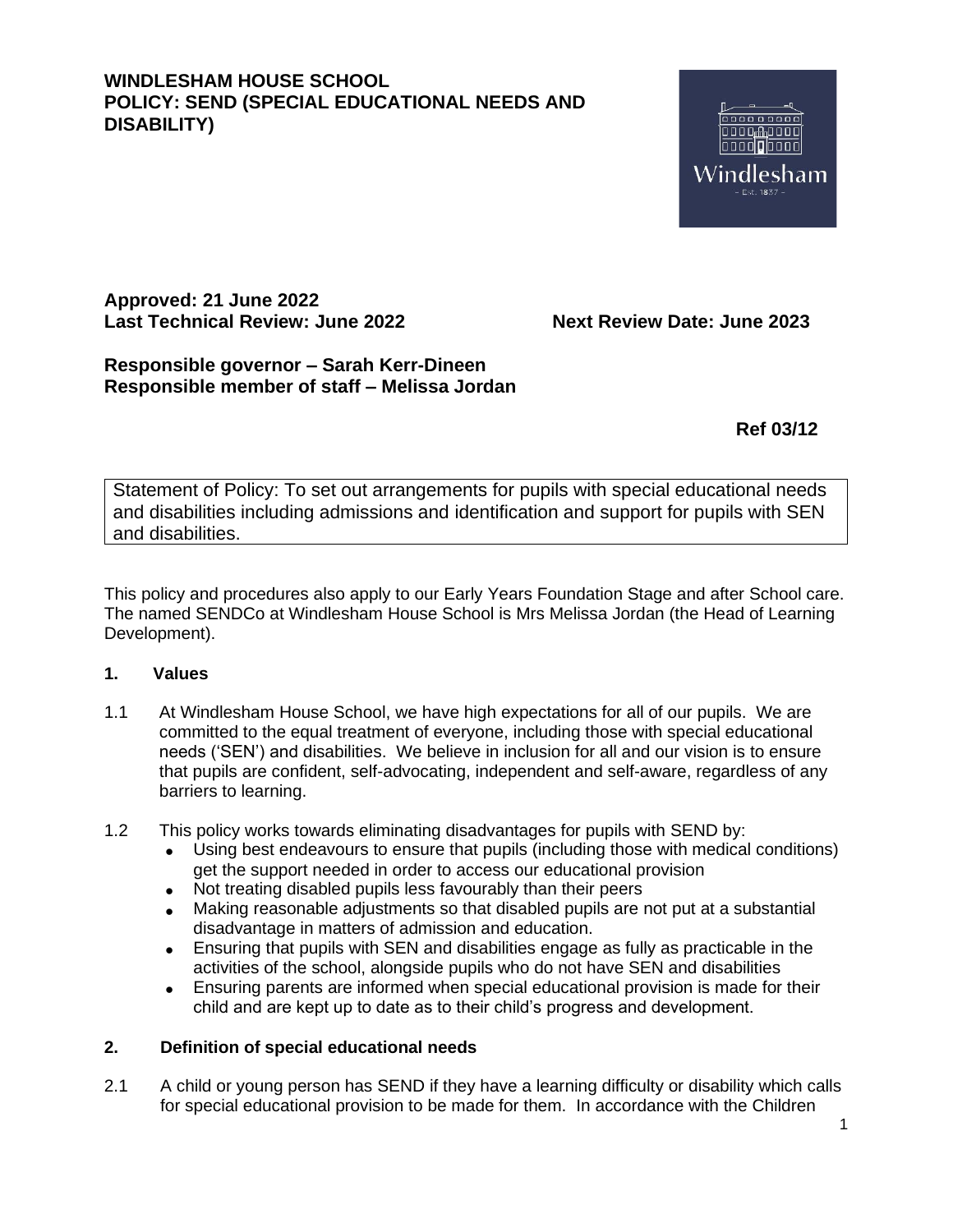and Families Act 2014, a child of compulsory school age or a young person has a learning difficulty or disability if they:

- have a significantly greater difficulty in learning than the majority of children their age;
- have a disability which either prevents or hinders them from making use of educational facilities of a kind generally provided for others of the same age in mainstream schools
- are under five years old and would be likely to have such difficulties if special educational provision were not made for them.
- 2.2 Children will not be regarded as having a learning difficulty solely because the language or form of language of their home is different from the language in which they will be taught. Windlesham House School's support for those children whose first language is not English is set out in our EAL Policy.

## **3. Definition of disability**

- 3.1 A child or young person is disabled if they have a physical or mental impairment which has a substantial and long-term adverse effect on their ability to carry out normal day-to-day activities (as defined by the Equality Act 2010).
- 3.2 Windlesham House School recognises that some pupils with a SEN may also have a disability. We will do all that is reasonable in order to meet the needs of pupils with disabilities for which, with reasonable adjustments, Windlesham can adequately cater for. Not all pupils who have SEN are disabled. Not all disabled pupils have SEN.

### **4. Governor and staff responsibilities**

- 4.1 The governing body is responsible for determining school policy and provision for pupils with SEN and disabilities.
- 4.2 Ben Evans, the Headmaster, is responsible for overseeing all aspects of Windlesham House School's SEND provision and keeping the governing body fully informed of the implementation of this policy in practice.
- 4.3 Melissa Jordan, the Head of Learning Development (who reports to Pippa Sutcliffe, the Assistant Head Academic) leads SEND provision at Windlesham. Jon Farrer, the Assistant Head of Pastoral Care (who is Windlesham's Designated Safeguarding Lead) meets regularly with the Head of Learning Development to discuss vulnerable pupils. Kate Hooper, Windlesham's Head Nurse is responsible for pupils who take medication for a need e.g. ADHD.
- 4.4 Melissa Jordan, the Head of Learning Development (SENCo), is responsible for:
	- determining the strategic development of SEND and provision at Windlesham House School, together with Ben Evans (Headmaster), Pippa Sutcliffe (Assistant Head-Academic) and the governing body
	- having overall day-to-day responsibility for the operation of the SEND policy
	- coordinating specific provision for children with SEN and disabilities, including those who have EHC plans
	- ensuring all staff understand their responsibilities to children with SEND and Windlesham House School's approach to identifying and meeting SEND
	- ensuring that teachers are given any necessary information relating to a child's learning support needs and/or disabilities so that teaching practices are appropriate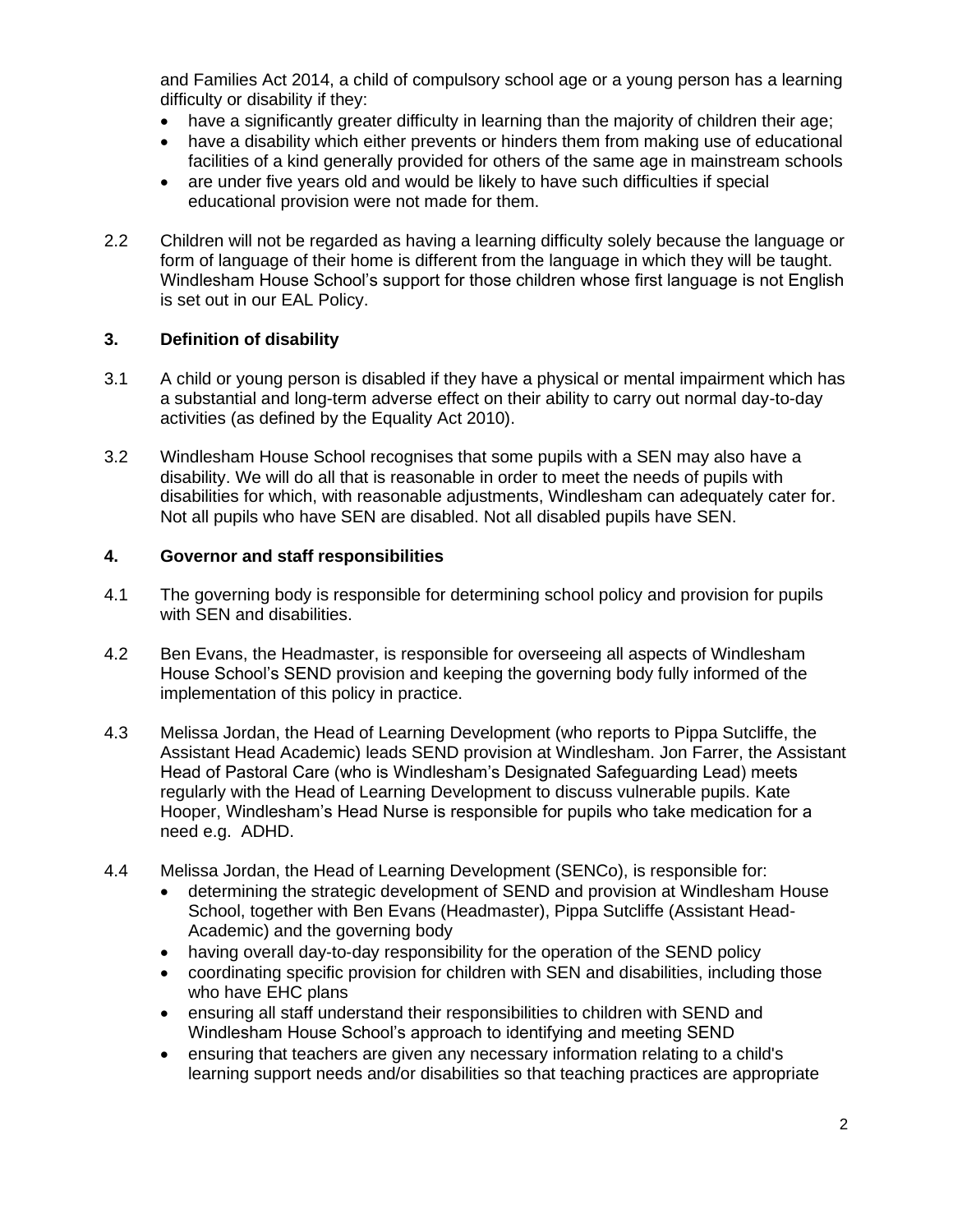- ensuring parental insights are considered by Windlesham House School to support their child's SEN and disability
- liaising with Kate Hooper, external professionals and agencies, as appropriate
- ensuring that Windlesham House School keeps records of all pupils with SEND up to date.
- 4.5 The Learning Development Team have a range of specialist skills and qualifications. There are six members of staff within the LD Department who work across all the year groups to provide 1:1, paired and group additional lessons, and support in class. There are also three teaching assistants that provide additional support to children in the Pre-Prep and there are shared teaching assistants in Year Three and Four. An external speech and language therapist visits the school to provide weekly sessions with children when needed.
- 4.6 All teachers are responsible for helping to meet a pupil's needs (irrespective of any specialist qualifications or expertise). All staff are expected to understand this policy so that Windlesham House School can identify, assess and make provision to meet those needs.

### **5. Continuing Professional Development**

- 5.1 The Head of Learning Development, in collaboration with the Assistant Head (Academic), has overall responsibility for providing SEND-related CPD. LD team members are supported to find external providers to develop their skills and knowledge as professionals. The Head of Learning Development is responsible for the training of teaching assistants and teaching staff with regard to SEND. Regular CPD sessions are run by the Head of LD for the teaching team, as well as meetings with individuals or groups.
- 5.2 Windlesham House School's SEND provision is tailored to the needs of individuals and may include:
	- in-class differentiation
	- additional support from a teaching assistant or a member of the Learning Development Department within some lessons
	- additional lessons with a member of the Learning Development team.
	- additional sessions with an external occupational therapist or speech and language therapist

### **6. Identifying and supporting pupils with SEN and disabilities**

- 6.1 Windlesham House School's curriculum plans and schemes of work take account of the needs of all pupils, including those with SEN and disabilities. We regularly review pupil progress to help monitor whether individuals are on track to achieving their full potential. Slow progress and low attainment do not necessarily mean that a child has SEN (and should not automatically lead to a pupil being recorded as having SEN). However, where we reasonably consider that a pupil may have a learning difficulty, for example where there are early indications that a pupil is not making expected progress, we will do all that is reasonable to report and consult with parents and the pupil (as appropriate) to help determine the action required, including whether any additional support is needed (such as in-class support, early interventions led by the class teacher or additional lessons with a member of the Learning Development Team).
- 6.2 We may suggest that parents obtain a formal assessment of their child (e.g. with a level 7 assessor, an educational psychologist or an occupational therapist); the cost of which will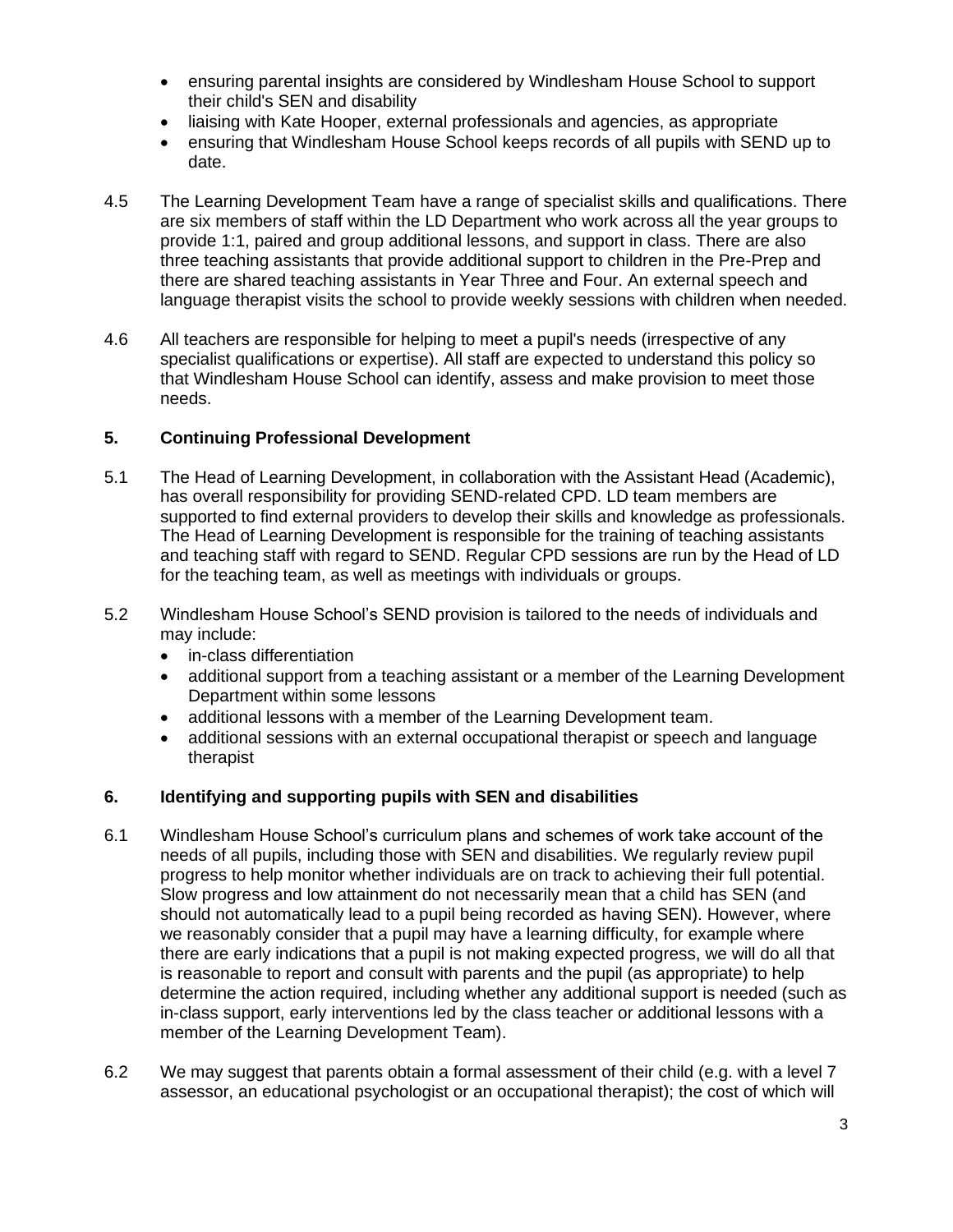be borne by the parents. Where parents wish to request a formal assessment from outside of school, they must ensure that Windlesham House School is given copies of all advice and reports received.

- 6.3 If there are significant emerging concerns, or identified SEN or disability, Windlesham House School will take action to put appropriate special educational provision in place, taking into account any advice from specialists. Children and parents are involved in decisions and all targets and provision is recorded on an Individual Education Plan which is reviewed termly.
- 6.4 Arrangements for special educational provision are made through Windlesham House School's graduated approach to SEND support: assess - plan - do - review:
	- Assess: We will carry out an analysis of the child's needs so that support can be matched to need. This analysis will be based on classroom observations, informal and formal assessments and communication with children, staff and parents. We will need permission from parents to screen a child and all results will be shared and discussed with children, parents and staff. If we feel further assessments are required, we will consult with parents to discuss all possible options.
	- Plan: Where it is decided to provide SEND support, the teacher and the Head of Learning Development will agree in consultation with parents and the pupil the adjustments, interventions, support and any teaching strategies or approaches that are to be put in place. These will be recorded on the child's Individual Education Plan.
	- Do: Teachers will work closely with the Head of Learning Development to assess and monitor the targeted plan of support and the impact of support and interventions in place for the child.
	- Review: The effectiveness of any support and its impact on the child's progress will be reviewed termly. Teachers, working with the Head of Learning Development, will revise the impact and quality of the support and interventions in light of the pupil's progress and will decide on any changes to the support, in consultation with the child and parents.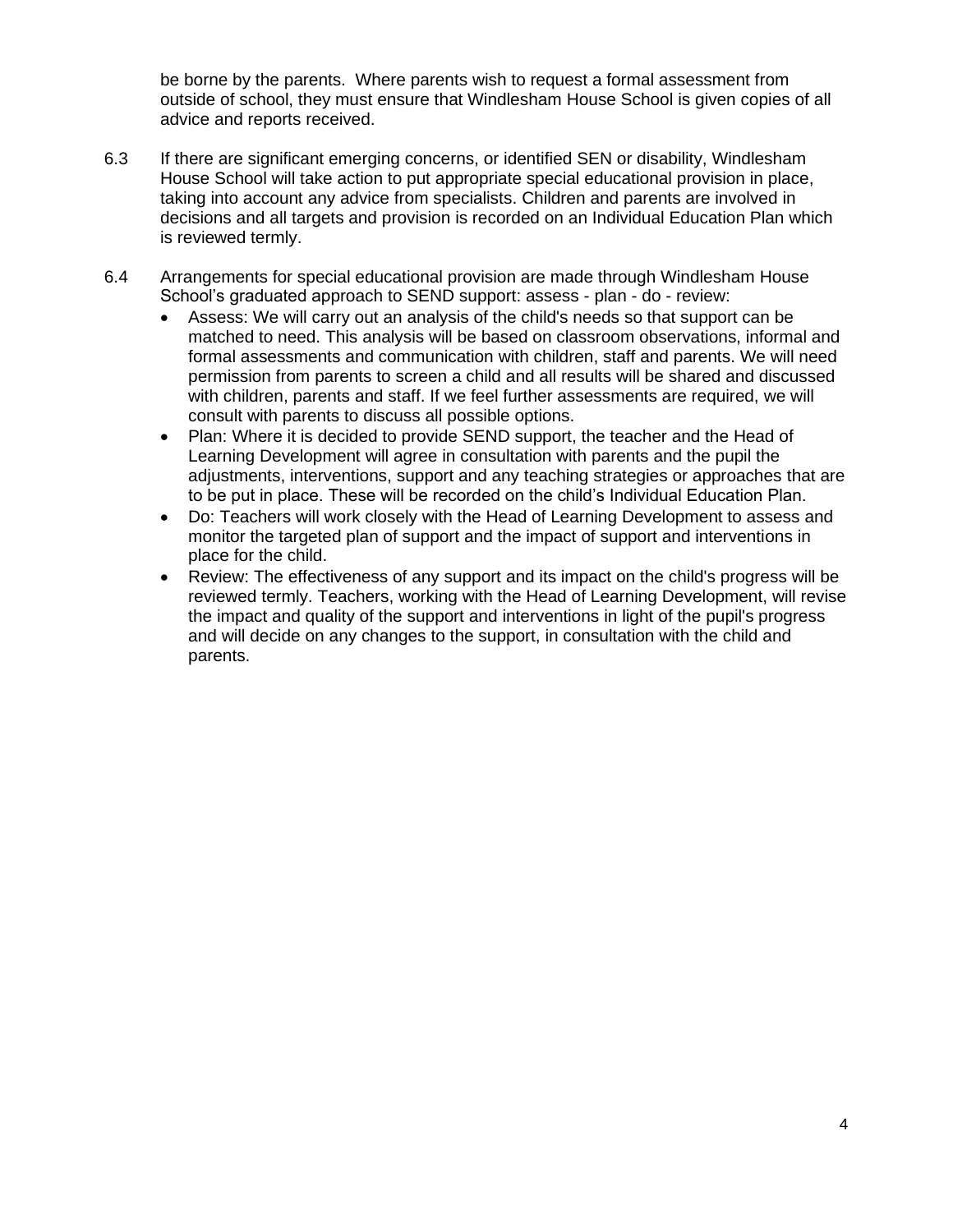When SEND is identified, the following model of support is relevant:



# **High Quality Teaching**

Quality First Teaching is high quality, inclusive teaching for all pupils and therefore requires effective differentiation to cater for individual needs. The LD team work with staff to provide guidance and resources that will help children access the curriculum and achieve their full potential.

# **Targeted interventions**

If Learning Development screening identifies standardised scores of 89 or below, or the child is presenting with significant difficulty in class, targeted interventions are introduced.

## **Specialist teaching**

If Learning Development screening, or an external assessment (such as a report by an educational psychologist/occupational therapist/speech and language therapist) identifies standardised scores of below 85, specialist teaching is incorporated into the child's weekly timetable.

# **6 SEND Register**

Pupils will be placed on the SEND register on iSAMS in the following categories:

- Monitoring  $-$  grey star
- Moderate yellow star
- $Mild blue star$
- Severe red star

# **7. Recording progress of pupils with SEND**

7.1 The Learning Development Department will record the progress of, and any support for, pupils with significant learning difficulties or disabilities or where they have an Education Health Care Plan. This will be recorded on the child's Individual Education Plan. This is drawn up in consultation with the pupil's teacher, the Head of Learning Development, the pupil and their parents.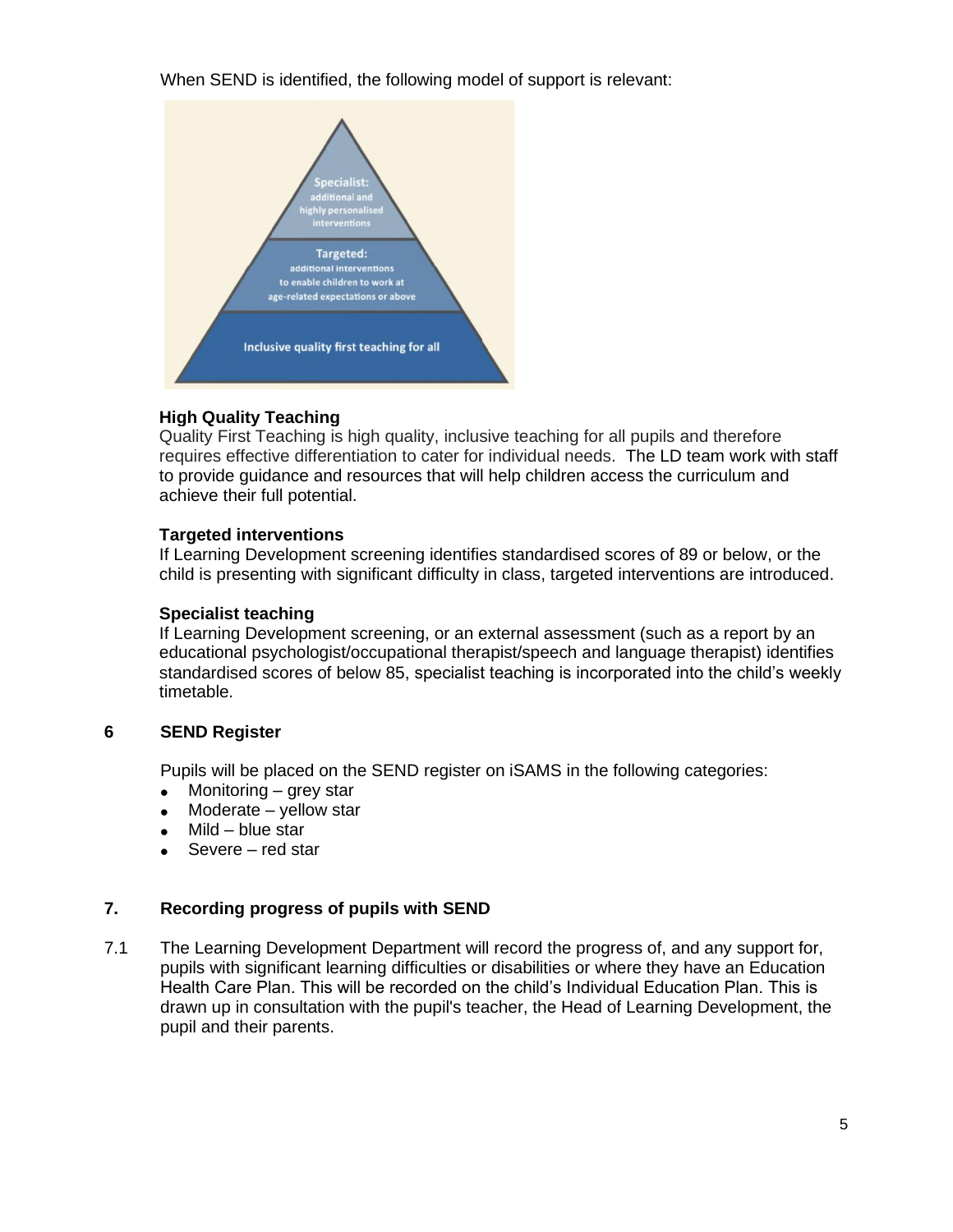- 7.2 Individual Education Plans contain key information such as:
	- The child's strengths and interests
	- The child's challenges
	- Strategies that teachers can use to differentiate their lessons and support the child in everyday lessons
	- The child's ambitions and dreams
	- SMART (specific, measurable, achievable, realistic and timely) targets
	- Weekly provision
	- Relevant assessments
	- Reviews (termly)
- 7.3 Each Individual Education Plan is a working document and may be amended as and when circumstances change. The pupil, together with their parents and teachers, review the plan regularly and the child is encouraged to take ownership of it and to set their own targets.
- 7.4 The designated member of the Learning Development Team responsible for coordinating SEN provision in Reception, Year One and Year Two is Melissa Jordan. The class teacher (and Melissa Jordan, where necessary) will discuss with parents any concerns they may have about a pupil's needs and/or progress, in accordance with this policy.

### **8. Entitlements to access arrangements in assessments**

Children may be entitled to access arrangements, such as additional time, movement breaks, a quiet room, a prompter or a scribe. Melissa Jordan arranges for children to be assessed, to confirm which access arrangements they qualify for, if either children, parents or staff feel there is a need for these access arrangements to be put in place.

### **9. Admissions**

- 9.1 Windlesham House School is gently selective and welcomes all children who can make the most of the opportunities offered and can flourish in its caring environment. Our Admissions Policy aims to eliminate from the admissions process, as far as possible, any substantial disadvantages which may be encountered by applicants with disabilities.
- 9.2 We will treat every application from an SEN and disabled pupil in a fair, open-minded way. However, we will assess all pupils for admission on the basis of our standard selection criteria.
- 9.3 Windlesham House School endeavours to ensure that it is able to fully support the needs of all prospective pupils. Parents of children with disabilities or SEN are advised to discuss their child's requirements with Gilly Prichard, our Admissions Manager, before they sit our entrance exams, so that adequate provision can be made for them on the day. Parents are asked to provide a copy of all medical and educational psychologists' reports where applicable. Before an offer of a place is made, we will assess whether we are able to adequately cater for and meet any SEN and disabilities by reading the reports, working with the child and talking to the parents. We may also ask to speak to staff at the child's current/ previous school if necessary.
- 9.4 An offer of a place may not be made if we are unable to meet and provide for a child's needs. Windlesham House School will always consider its obligations under the Equality Act 2010.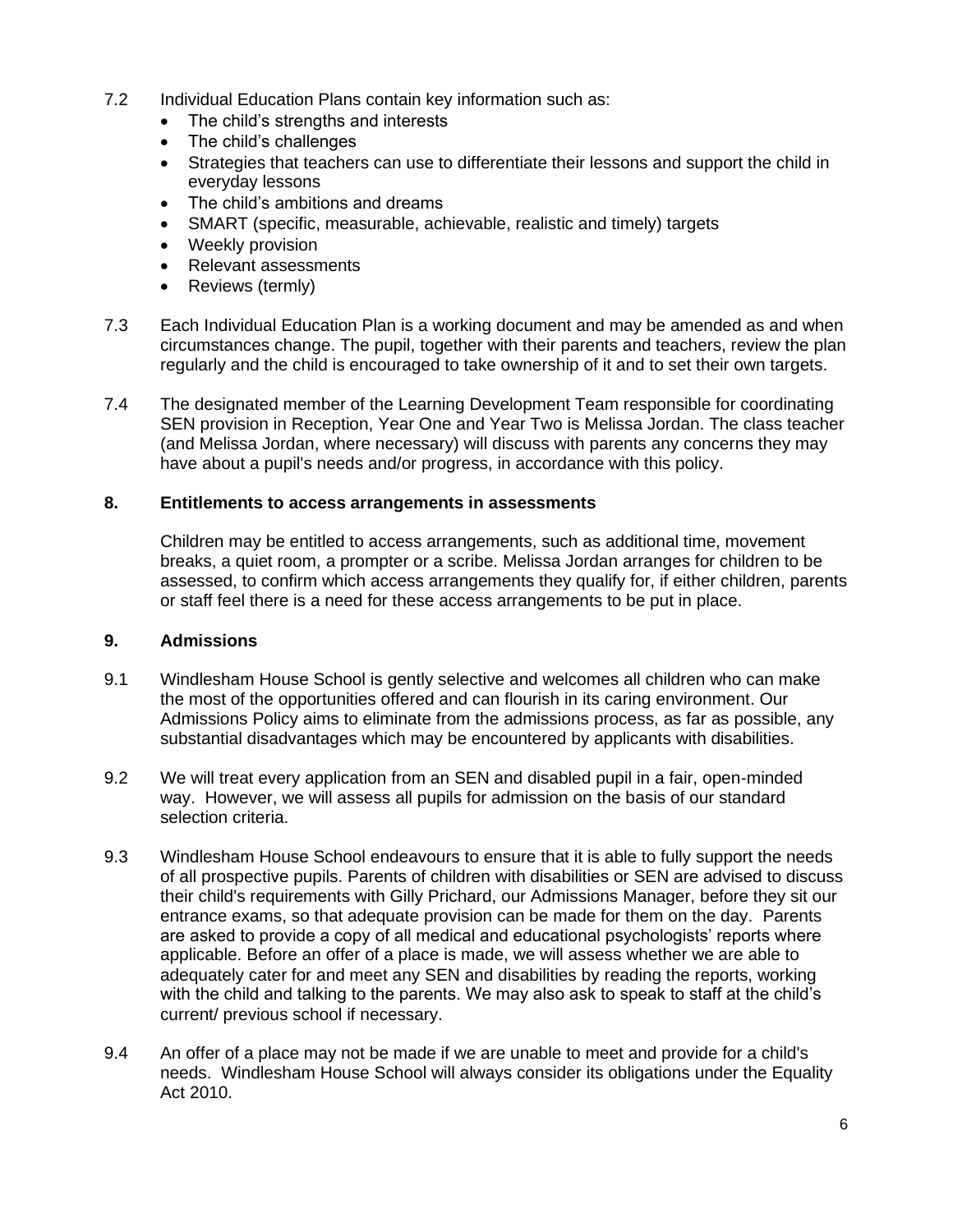9.5 Our Admissions Policy can be found in the handbook and is available on our website. It applies equally to all prospective pupils and details how we support those applicants with SEN and/or a disability.

### **10. Withdrawal**

Where, after all reasonable adjustments have been made or considered, we feel that we are unable to effectively accommodate a disabled pupil or meet their needs, we may require parents, after appropriate consultation, to withdraw their child. Fees in lieu of notice will not be chargeable in these circumstances.

### **11. Pupils with an Education Health Care Plan ('EHC Plan')**

- 11.1 The needs of the majority of pupils with SEN will be met effectively through Windlesham House School's SEN support. However, where the child or young person has not made expected progress, despite the SEN support in place, parents and the Head of Learning Development have the right to ask West Sussex County Council to make an assessment with a view to drawing up an EHC Plan for their child. Parents are asked to consult with the Headmaster and the Head of Learning Development before exercising this right. Windlesham House School will always consult with parents before exercising this right. If West Sussex County Council refuses to make an assessment, parents have a right of appeal to the First-tier Tribunal (Health, Education and Social Care Chamber). Windlesham House School does not have this right of appeal.
- 11.2 Where a prospective pupil has an EHC Plan, Windlesham House School will consult with the parents and West Sussex County Council to ensure that the provision specified in the EHC Plan can be delivered. Any additional services that are needed to meet the requirements of the EHC Plan may need to be charged, either directly to the parent or to West Sussex County Council if they are responsible for the fees and Windlesham House School is named in the EHC Plan. In all other circumstances, charges may be made directly to parents, subject to Windlesham House School's obligations under the Equality Act 2010. Windlesham House School co-operates with West Sussex County Council to ensure that relevant annual reviews of EHC plans are carried out as required.

### **12. Three-year accessibility plan**

A copy of Windlesham House School's Accessibility Plan can be provided upon request. This sets out Windlesham House School's plan to: increase the extent to which disabled pupils can participate in Windlesham House School's curriculum; improve the physical environment of Windlesham for the purpose of increasing the extent to which disabled pupils are able to take advantage of education and benefits, facilities or services provided or offered by Windlesham House School; and improve the delivery of information to disabled pupils, which is readily accessible to pupils who are not disabled. We are progressively introducing facilities for wheelchair users and hearing loops will be added over time as the need arises.

### **13. Bullying and behavioural issues**

13.1 All pupils are taught that any form of discrimination, bullying and harassment is prohibited and will not be tolerated. Pupils are taught during form time, PSHE lessons and in assembly/ chapel services the importance of respecting each other and behaving towards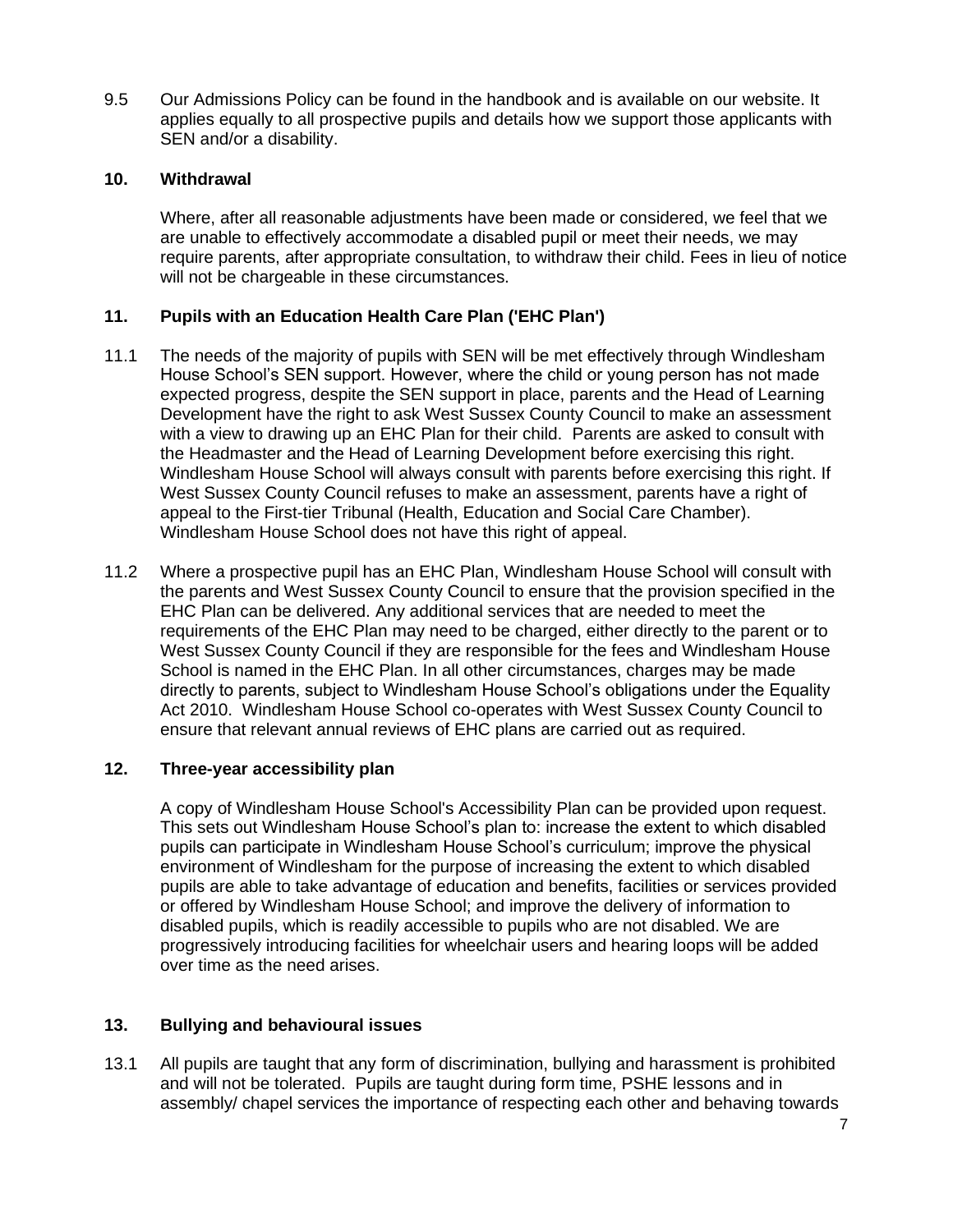each other with kindness, courtesy and consideration. We recognise that disabled pupils or those with SEN may be particularly vulnerable to being bullied. Windlesham House School's Behaviour and Anti-Bullying Policies make clear the seriousness of bullying, victimisation and harassment and that appropriate sanctions will be applied to any pupil who displays inappropriate behaviour. There is a copy of these policies on the school website.

- 13.2 We also recognise that bullying (or other matters such as bereavement) can lead to learning difficulties or wider mental health difficulties. Persistent disruptive or withdrawn behaviours do not necessarily mean that a child or young person has SEN but where there are concerns, an assessment may be undertaken to determine whether there are any causal factors such as undiagnosed learning difficulties, difficulties with communication or mental health issues.
- 13.3 Windlesham House School recognises that children with SEN and disabilities can face additional safeguarding challenges and additional barriers can therefore exist when recognising abuse and neglect in this group of children. These can include:
	- assumptions that indicators of possible abuse such as behaviour, mood and injury relate to the child's disability without further exploration;
	- the potential for children with SEN and disabilities being disproportionally impacted by behaviours such as bullying, without outwardly showing any signs; and
	- communication barriers and difficulties in overcoming these barriers.
- 13.4 Windlesham House School's Child Protection and Safeguarding Policy will be followed if there are any safeguarding concerns relating to a child. The school uses 'My Concern' (safeguarding) and a 'Pastoral Concern' system through iSAMS which also flag and communicate any issues. The Head of ICT provides regular sessions for pupils and parents on cyber-safety.

#### **14. Data**

The Learning Development Department works in line with our Data Protection Policy. Confidential and sensitive data is stored securely online or in locked storage in the LD Department. Essential information, that is relevant to the teaching and learning of individual pupils, is either stored on iSAMS or password-protected. After a two-year period of the pupil leaving the school, SEND data is then kept at the school in accordance with our Storage and Retention of Documentation and Information Procedure. Data, including educational psychologist or other external professional reports, will not be shared without the express permission and request of the parents.

#### **15. Concerns**

Windlesham House School will listen to any concerns expressed by parents about their child's development and any concerns raised by children themselves. Parents must begin by notifying their child's form tutor if their child's progress or behaviour gives cause for concern.

#### **16. Compliance**

16.1 This policy complies with the statutory requirement laid out in the SEND Code of Practice 0 – 25 (date 2014) and has been written with reference to the following guidance and documents: